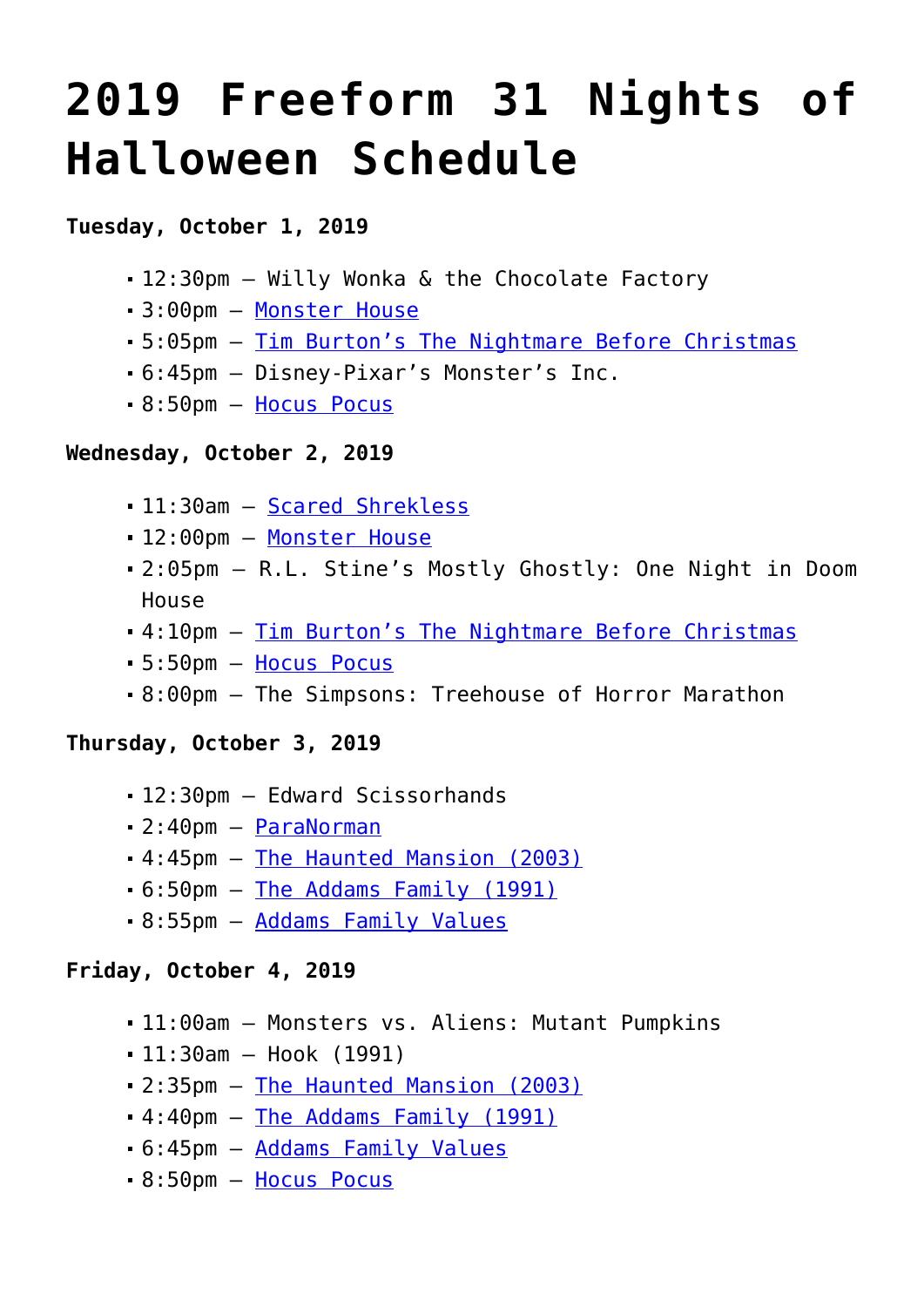- 7:00am – [ParaNorman](https://www.halloweenmoviesontv.com/halloween-movies-a-to-z/paranorman-2012/)
- 9:00am – [Hocus Pocus](https://www.halloweenmoviesontv.com/halloween-movies-a-to-z/hocus-pocus-1993/)
- 11:10am The Simpsons: Treehouse of Horror Marathon
- $-1:40$ pm Scooby-Doo (2002)
- 3:45pm Scooby-Doo 2: Monsters Unleashed
- 5:50pm – [Hocus Pocus](https://www.halloweenmoviesontv.com/halloween-movies-a-to-z/hocus-pocus-1993/)
- 8:00pm 31 Nights of Halloween Fan Fest
- 9:00pm – [Goosebumps](https://www.halloweenmoviesontv.com/halloween-movies-a-to-z/goosebumps-2015/)  Freeform Premiere
- 11:30pm [Monster House](https://www.halloweenmoviesontv.com/halloween-movies-a-to-z/monster-house-2006/)

## **Sunday, October 6, 2019**

- 7:00am Charlie and the Chocolate Factory
- 9:30am – [Monster House](https://www.halloweenmoviesontv.com/halloween-movies-a-to-z/monster-house-2006/)
- 11:30am Scooby-Doo (2002)
- 1:30pm Scooby-Doo 2: Monsters Unleashed
- 3:35pm – [Hocus Pocus](https://www.halloweenmoviesontv.com/halloween-movies-a-to-z/hocus-pocus-1993/)
- 5:45pm – [Goosebumps](https://www.halloweenmoviesontv.com/halloween-movies-a-to-z/goosebumps-2015/)
- 8:15pm – [Hotel Transylvania](https://www.halloweenmoviesontv.com/halloween-movies-a-to-z/hotel-transylvania-2012/)
- 10:20pm [Hocus Pocus](https://www.halloweenmoviesontv.com/halloween-movies-a-to-z/hocus-pocus-1993/)

## **Monday, October 7, 2019**

- 11:30am Decorating Disney: Halloween Magic
- 12:30pm 31 Nights of Halloween Fan Fest
- $-1:30$ pm Dark Shadows (2012)
- 4:10pm – [Hocus Pocus](https://www.halloweenmoviesontv.com/halloween-movies-a-to-z/hocus-pocus-1993/)
- 6:20pm – [Hotel Transylvania](https://www.halloweenmoviesontv.com/halloween-movies-a-to-z/hotel-transylvania-2012/)
- 8:25pm – [Ghostbusters \(1984\)](https://www.halloweenmoviesontv.com/halloween-movies-a-to-z/ghostbusters-1984/)

## **Tuesday, October 8, 2019**

- 11:00am [The Haunted Mansion \(2003\)](https://www.halloweenmoviesontv.com/halloween-movies-a-to-z/the-haunted-mansion-2003/)
- 1:00pm – [Tim Burton's Corpse Bride](https://www.halloweenmoviesontv.com/halloween-movies-a-to-z/tim-burtons-corpse-bride-2005/)
- 3:00pm – [Ghostbusters \(1984\)](https://www.halloweenmoviesontv.com/halloween-movies-a-to-z/ghostbusters-1984/)
- 5:30pm – [Ghostbusters II](https://www.halloweenmoviesontv.com/halloween-movies-a-to-z/ghostbusters-2-1989/)
- 8:00pm Iron Man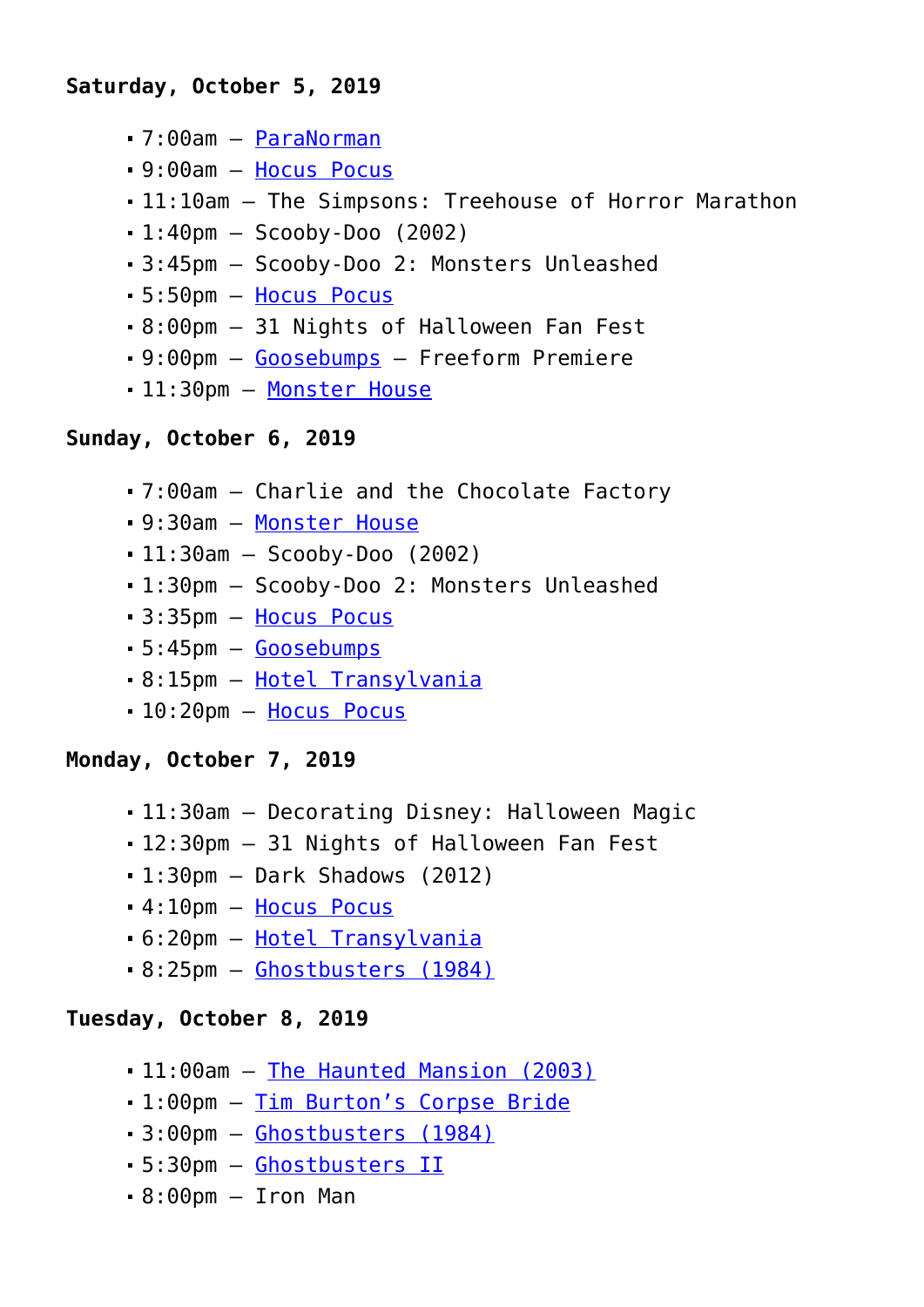## **Wednesday, October 9, 2019**

- 11:00am [Tim Burton's The Nightmare Before Christmas](https://www.halloweenmoviesontv.com/halloween-movies-a-to-z/the-nightmare-before-christmas-1993/)
- 12:40pm Scooby-Doo (2002)
- 2:45pm Scooby-Doo 2: Monsters Unleashed
- $-4:55$ pm  $-$  Iron Man
- 8:00pm The Simpsons: Treehouse of Horror Marathon

#### **Thursday, October 10, 2019**

- 11:00am Monsters vs. Aliens: Mutant Pumpkins
- 11:30am R.L. Stine's Mostly Ghostly: One Night in Doom House
- 1:40pm – [Monster House](https://www.halloweenmoviesontv.com/halloween-movies-a-to-z/monster-house-2006/)
- 3:45pm Disney-Pixar's Finding Nemo
- 6:15pm – [Hocus Pocus](https://www.halloweenmoviesontv.com/halloween-movies-a-to-z/hocus-pocus-1993/)
- 8:25pm – [Hotel Transylvania](https://www.halloweenmoviesontv.com/halloween-movies-a-to-z/hotel-transylvania-2012/)
- 10:30pm [Disney-Pixar's Toy Story of TERROR!](https://www.halloweenmoviesontv.com/halloween-movies-a-to-z/toy-story-of-terror-2013/)

#### **Friday, October 11, 2019**

- 11:00am [Scared Shrekless](https://www.halloweenmoviesontv.com/halloween-movies-a-to-z/scared-shrekless-2010/)
- 11:30pm Disney-Pixar's Finding Nemo
- 2:00pm – [Hocus Pocus](https://www.halloweenmoviesontv.com/halloween-movies-a-to-z/hocus-pocus-1993/)
- 4:05pm Disney-Pixar's The Incredibles
- 6:45pm – [Disney-Pixar's Toy Story of TERROR!](https://www.halloweenmoviesontv.com/halloween-movies-a-to-z/toy-story-of-terror-2013/)
- 7:15pm – [Hotel Transylvania](https://www.halloweenmoviesontv.com/halloween-movies-a-to-z/hotel-transylvania-2012/)
- 9:20pm – [Tim Burton's The Nightmare Before Christmas](https://www.halloweenmoviesontv.com/halloween-movies-a-to-z/the-nightmare-before-christmas-1993/)

#### **Saturday, October 12, 2019**

- 7:00am – [Ghostbusters \(1984\)](https://www.halloweenmoviesontv.com/halloween-movies-a-to-z/ghostbusters-1984/)
- 9:30am Disney-Pixar's The Incredibles
- 12:10pm [Tim Burton's The Nightmare Before Christmas](https://www.halloweenmoviesontv.com/halloween-movies-a-to-z/the-nightmare-before-christmas-1993/)
- 1:50pm – [The Addams Family \(1991\)](https://www.halloweenmoviesontv.com/halloween-movies-a-to-z/the-addams-family-1991/)
- 3:55pm – [Addams Family Values](https://www.halloweenmoviesontv.com/halloween-movies-a-to-z/addams-family-values-1993/)
- 6:00pm Scream Freeform Premiere
- 8:40pm Scream 2 Freeform Premiere
- 11:20pm Scream 3 Freeform Premiere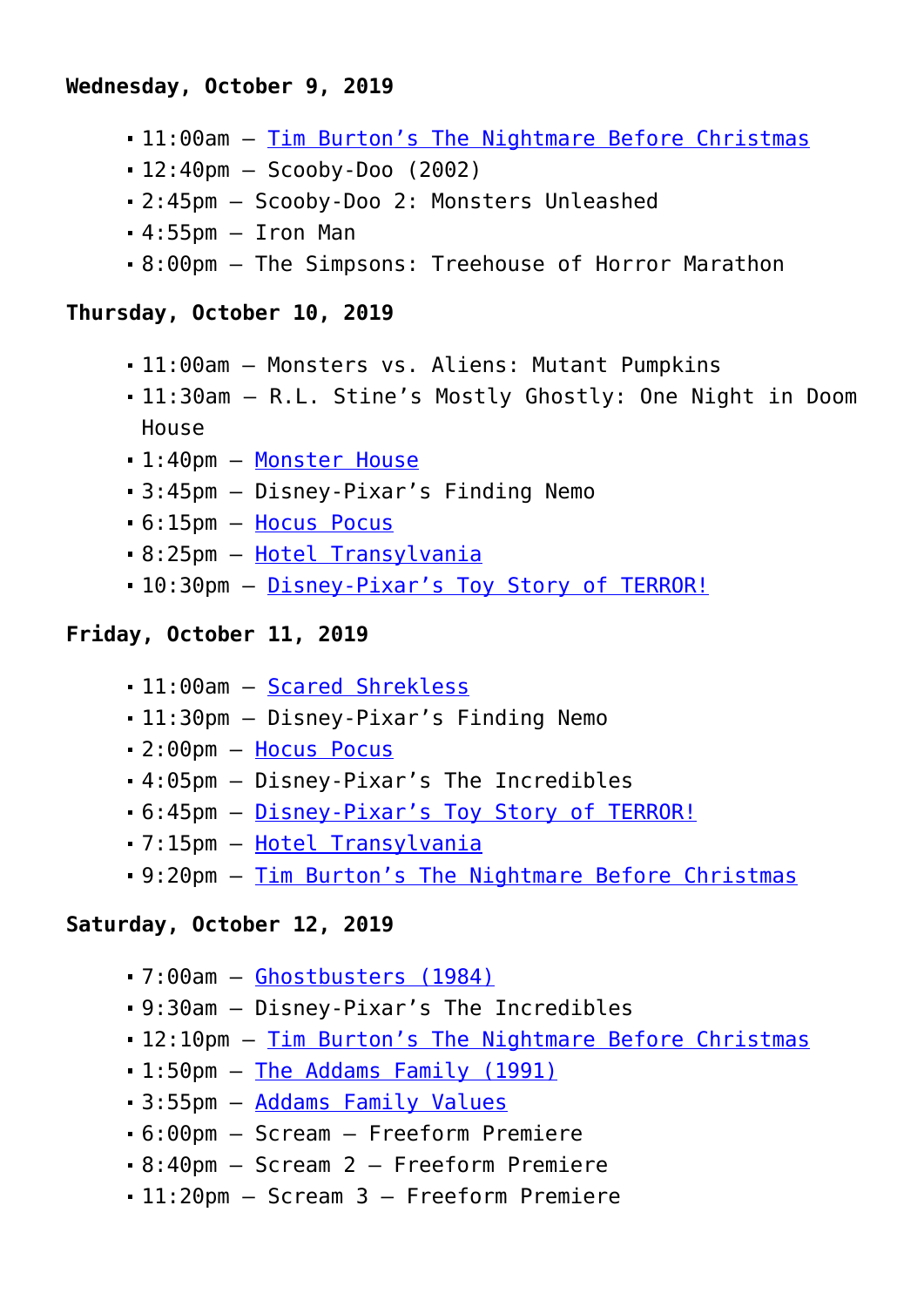#### **Sunday, October 13, 2019**

- 7:00am – [Ghostbusters II](https://www.halloweenmoviesontv.com/halloween-movies-a-to-z/ghostbusters-2-1989/)
- 9:35am – [Tim Burton's Corpse Bride](https://www.halloweenmoviesontv.com/halloween-movies-a-to-z/tim-burtons-corpse-bride-2005/)
- 11:10am [The Addams Family \(1991\)](https://www.halloweenmoviesontv.com/halloween-movies-a-to-z/the-addams-family-1991/)
- 1:15pm – [Addams Family Values](https://www.halloweenmoviesontv.com/halloween-movies-a-to-z/addams-family-values-1993/)
- 3:20pm Disney-Pixar's Finding Dory
- 5:25pm Disney-Pixar's Monsters, Inc.
- 7:30pm Disney's Moana
- 10:00pm [Hocus Pocus](https://www.halloweenmoviesontv.com/halloween-movies-a-to-z/hocus-pocus-1993/)

## **Monday, October 14, 2019**

- 11:30am [Hocus Pocus](https://www.halloweenmoviesontv.com/halloween-movies-a-to-z/hocus-pocus-1993/)
- 1:40pm Disney-Pixar's Monsters, Inc.
- $-3:45$ pm Matilda
- 5:50pm Mrs. Doubtfire
- 8:55pm – [Hotel Transylvania](https://www.halloweenmoviesontv.com/halloween-movies-a-to-z/hotel-transylvania-2012/)

## **Tuesday, October 15, 2019**

- 11:30am Matilda
- 1:40pm Mrs. Doubtfire
- 4:45pm – [Hotel Transylvania](https://www.halloweenmoviesontv.com/halloween-movies-a-to-z/hotel-transylvania-2012/)
- 6:50pm – [The Addams Family \(1991\)](https://www.halloweenmoviesontv.com/halloween-movies-a-to-z/the-addams-family-1991/)
- 8:55pm – [Addams Family Values](https://www.halloweenmoviesontv.com/halloween-movies-a-to-z/addams-family-values-1993/)

#### **Wednesday, October 16, 2019**

- 11:00am Sweeney Todd: The Demon Barber of Fleet Street (2007)
- 1:40pm – [Hocus Pocus](https://www.halloweenmoviesontv.com/halloween-movies-a-to-z/hocus-pocus-1993/)
- 3:50pm – [The Addams Family \(1991\)](https://www.halloweenmoviesontv.com/halloween-movies-a-to-z/the-addams-family-1991/)
- 5:55pm – [Addams Family Values](https://www.halloweenmoviesontv.com/halloween-movies-a-to-z/addams-family-values-1993/)
- 8:00pm The Simpsons: Treehouse of Horror Marathon

## **Thursday, October 17, 2019**

- 11:00am [ParaNorman](https://www.halloweenmoviesontv.com/halloween-movies-a-to-z/paranorman-2012/)
- 1:05pm – [The Haunted Mansion \(2003\)](https://www.halloweenmoviesontv.com/halloween-movies-a-to-z/the-haunted-mansion-2003/)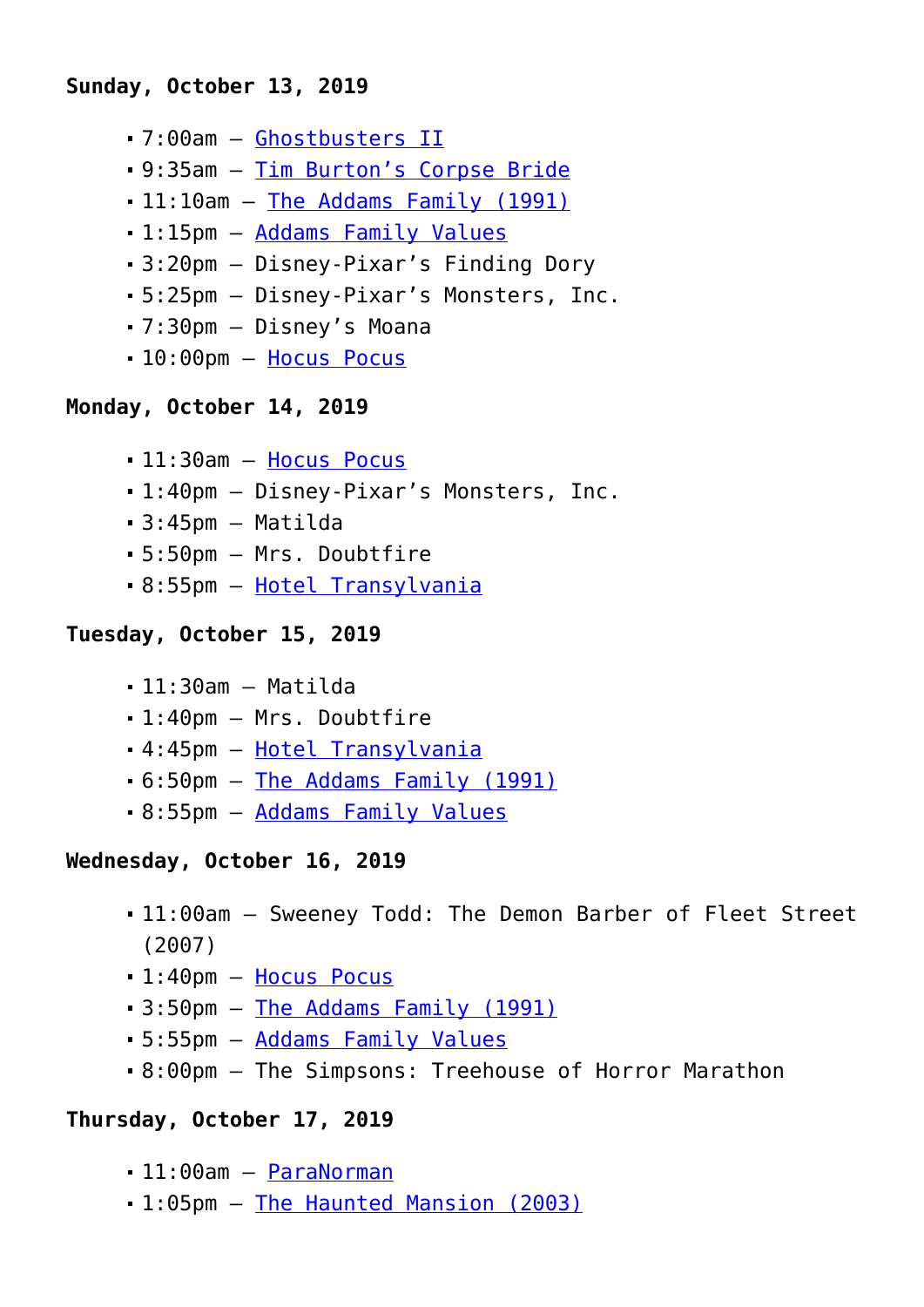- 3:10pm Disney's "101 Dalmatians (1996) (Live Action)
- 5:15pm – [Tim Burton's Corpse Bride](https://www.halloweenmoviesontv.com/halloween-movies-a-to-z/tim-burtons-corpse-bride-2005/)
- $-6:50$ pm Scooby-Doo (2002)
- 8:55pm Scooby-Doo 2: Monsters Unleashed

#### **Friday, October 18, 2019**

- 11:00am 31 Nights of Halloween Fan Fest
- 12:00pm National Treasure
- $-3:00$ pm Scream
- 5:40pm Scream 2
- $-8:20$ pm  $-$  Scream 3

#### **Saturday, October 19, 2019**

- 7:00am – [ParaNorman](https://www.halloweenmoviesontv.com/halloween-movies-a-to-z/paranorman-2012/)
- 9:05am – [Hocus Pocus](https://www.halloweenmoviesontv.com/halloween-movies-a-to-z/hocus-pocus-1993/)
- 11:15am The Simpsons: Treehouse of Horror Marathon
- 4:15pm Disney's Zootopia
- 6:45pm – [Hocus Pocus](https://www.halloweenmoviesontv.com/halloween-movies-a-to-z/hocus-pocus-1993/)
- 8:55pm – [Ghostbusters \(1984\)](https://www.halloweenmoviesontv.com/halloween-movies-a-to-z/ghostbusters-1984/)
- 11:25pm [Ghostbusters II](https://www.halloweenmoviesontv.com/halloween-movies-a-to-z/ghostbusters-2-1989/)

#### **Sunday, October 20, 2019**

- 7:00am 31 Nights of Halloween Fan Fest
- 8:00am – [Hocus Pocus](https://www.halloweenmoviesontv.com/halloween-movies-a-to-z/hocus-pocus-1993/)
- 10:05am Disney's Zootopia
- 12:35pm [Ghostbusters \(1984\)](https://www.halloweenmoviesontv.com/halloween-movies-a-to-z/ghostbusters-1984/)
- 3:05pm – [Ghostbusters II](https://www.halloweenmoviesontv.com/halloween-movies-a-to-z/ghostbusters-2-1989/)
- 5:35pm – [Hocus Pocus](https://www.halloweenmoviesontv.com/halloween-movies-a-to-z/hocus-pocus-1993/)
- 7:45pm – [Hotel Transylvania](https://www.halloweenmoviesontv.com/halloween-movies-a-to-z/hotel-transylvania-2012/)
- 9:50pm – [The Addams Family \(1991\)](https://www.halloweenmoviesontv.com/halloween-movies-a-to-z/the-addams-family-1991/)
- 11:55pm [Addams Family Values](https://www.halloweenmoviesontv.com/halloween-movies-a-to-z/addams-family-values-1993/)

## **Monday, October 21, 2019**

- 11:00am [Tim Burton's Corpse Bride](https://www.halloweenmoviesontv.com/halloween-movies-a-to-z/tim-burtons-corpse-bride-2005/)
- 12:35pm [The Addams Family \(1991\)](https://www.halloweenmoviesontv.com/halloween-movies-a-to-z/the-addams-family-1991/)
- 2:40pm – [Addams Family Values](https://www.halloweenmoviesontv.com/halloween-movies-a-to-z/addams-family-values-1993/)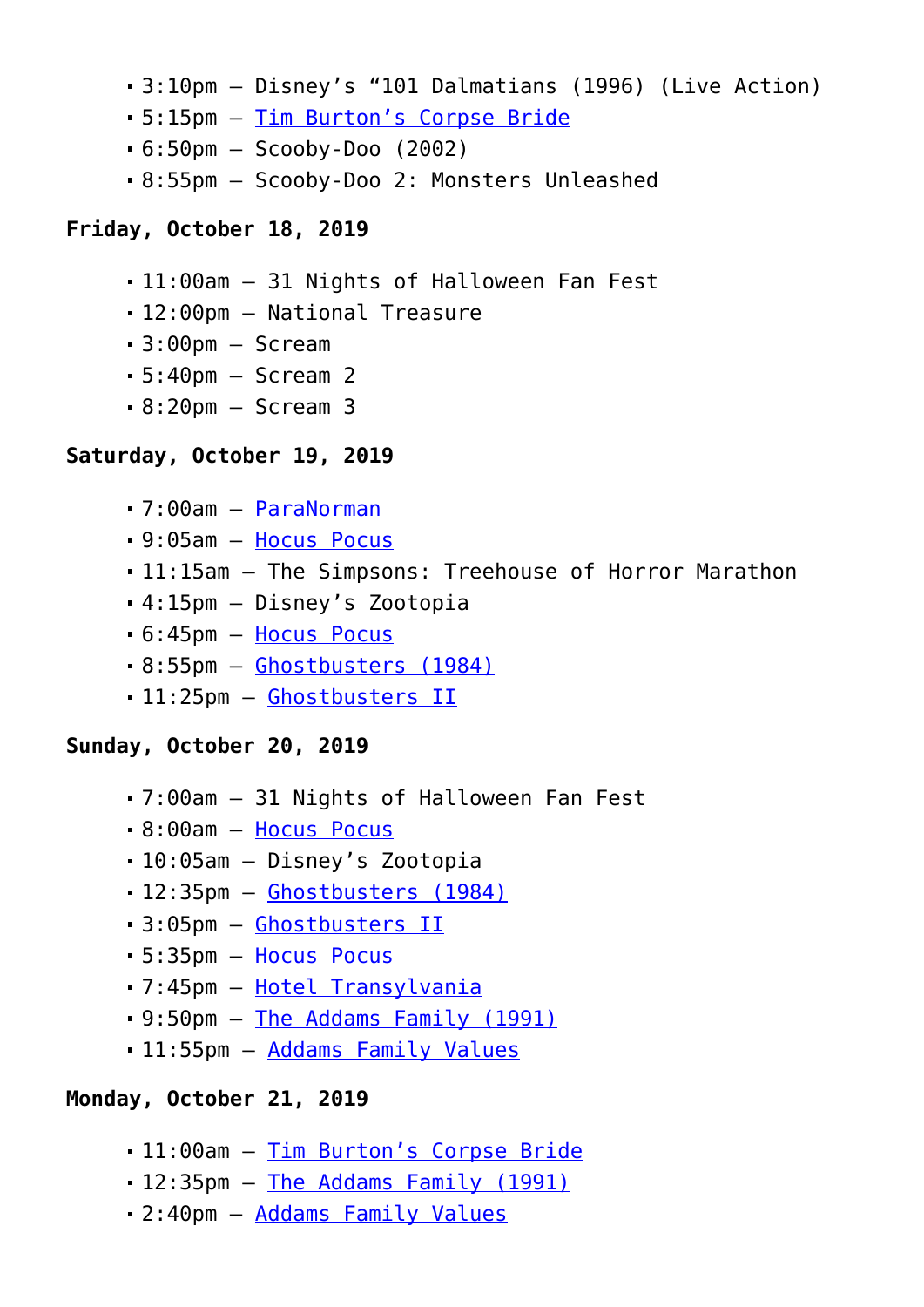- 4:45pm – [Tim Burton's The Nightmare Before Christmas](https://www.halloweenmoviesontv.com/halloween-movies-a-to-z/the-nightmare-before-christmas-1993/)
- 6:25pm – [Hotel Transylvania](https://www.halloweenmoviesontv.com/halloween-movies-a-to-z/hotel-transylvania-2012/)
- 8:30pm – [Goosebumps](https://www.halloweenmoviesontv.com/halloween-movies-a-to-z/goosebumps-2015/)

## **Tuesday, October 22, 2019**

- 11:00am Decorating Disney: Halloween Magic
- 12:03pm [Scared Shrekless](https://www.halloweenmoviesontv.com/halloween-movies-a-to-z/scared-shrekless-2010/)
- 12:35pm [Monster House](https://www.halloweenmoviesontv.com/halloween-movies-a-to-z/monster-house-2006/)
- 2:40pm – [Tim Burton's The Nightmare Before Christmas](https://www.halloweenmoviesontv.com/halloween-movies-a-to-z/the-nightmare-before-christmas-1993/)
- 4:20pm – [Goosebumps](https://www.halloweenmoviesontv.com/halloween-movies-a-to-z/goosebumps-2015/)
- 6:50pm Scooby-Doo (2002)
- 8:55pm Scooby-Doo 2: Monsters Unleashed

## **Wednesday, October 23, 2019**

- 11:00am Willy Wonka & the Chocolate Factory
- $-1:30$ pm Scooby-Doo (2002)
- 3:30pm Scooby-Doo 2: Monsters Unleashed
- 5:30pm Disney's Moana
- 8:00pm The Simpsons: Treehouse of Horror Marathon

## **Thursday, October 24, 2019**

- $-11:00$ am Matilda
- 1:10pm Disney's Moana
- 3:40pm – [Ghostbusters \(1984\)](https://www.halloweenmoviesontv.com/halloween-movies-a-to-z/ghostbusters-1984/)
- 6:15pm – [Ghostbusters II](https://www.halloweenmoviesontv.com/halloween-movies-a-to-z/ghostbusters-2-1989/)
- 8:50pm – [Hocus Pocus](https://www.halloweenmoviesontv.com/halloween-movies-a-to-z/hocus-pocus-1993/)

## **Friday, October 25, 2019**

- 11:00am Monsters vs. Aliens: Mutant Pumpkins
- 11:32am [Ghostbusters \(1984\)](https://www.halloweenmoviesontv.com/halloween-movies-a-to-z/ghostbusters-1984/)
- 2:05pm – [Ghostbusters II](https://www.halloweenmoviesontv.com/halloween-movies-a-to-z/ghostbusters-2-1989/)
- 4:40pm – [The Haunted Mansion \(2003\)](https://www.halloweenmoviesontv.com/halloween-movies-a-to-z/the-haunted-mansion-2003/)
- 6:45pm – [Hocus Pocus](https://www.halloweenmoviesontv.com/halloween-movies-a-to-z/hocus-pocus-1993/)
- 8:55pm Disney-Pixar's Monsters, Inc.

## **Saturday, October 26, 2019**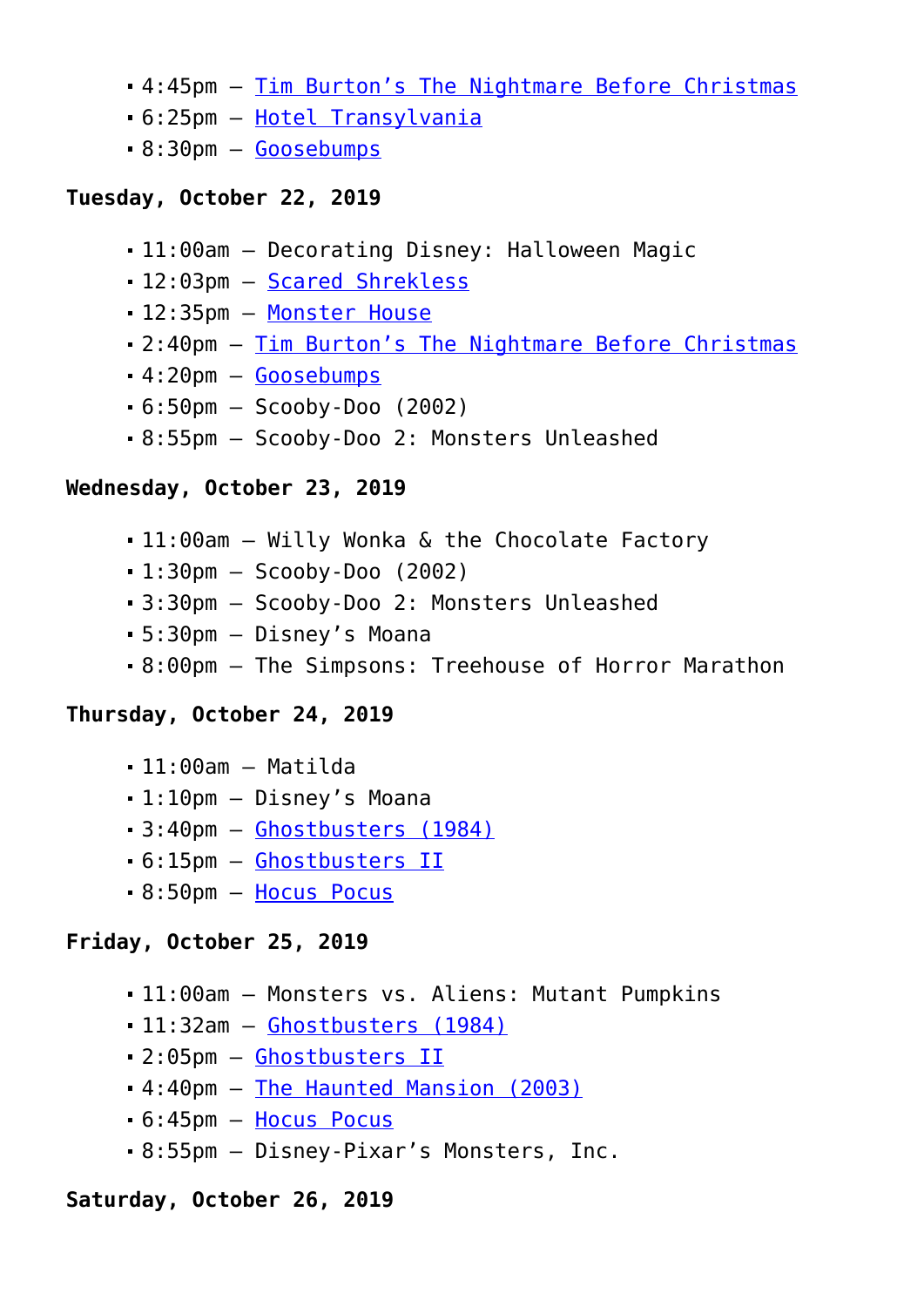- 7:00am – [Monster House](https://www.halloweenmoviesontv.com/halloween-movies-a-to-z/monster-house-2006/)
- 9:10am – [Hocus Pocus](https://www.halloweenmoviesontv.com/halloween-movies-a-to-z/hocus-pocus-1993/)
- 11:20am Scooby-Doo (2002)
- 1:25pm Scooby-Doo 2: Monsters Unleashed
- 3:30pm Disney-Pixar's Monsters, Inc.
- 5:35pm – [The Addams Family \(1991\)](https://www.halloweenmoviesontv.com/halloween-movies-a-to-z/the-addams-family-1991/)
- 7:40pm – [Addams Family Values](https://www.halloweenmoviesontv.com/halloween-movies-a-to-z/addams-family-values-1993/)
- 9:45pm – [Hotel Transylvania](https://www.halloweenmoviesontv.com/halloween-movies-a-to-z/hotel-transylvania-2012/)
- 11:50pm [Hocus Pocus](https://www.halloweenmoviesontv.com/halloween-movies-a-to-z/hocus-pocus-1993/)

## **Sunday, October 27, 2019**

- 7:00am Scooby-Doo (2002)
- 9:00am Scooby-Doo 2: Monsters Unleashed
- 11:05am [Hocus Pocus](https://www.halloweenmoviesontv.com/halloween-movies-a-to-z/hocus-pocus-1993/)
- 1:15pm – [Tim Burton's The Nightmare Before Christmas](https://www.halloweenmoviesontv.com/halloween-movies-a-to-z/the-nightmare-before-christmas-1993/)
- 2:55pm – [The Addams Family \(1991\)](https://www.halloweenmoviesontv.com/halloween-movies-a-to-z/the-addams-family-1991/)
- 5:00pm – [Addams Family Values](https://www.halloweenmoviesontv.com/halloween-movies-a-to-z/addams-family-values-1993/)
- 7:05pm – [Hotel Transylvania](https://www.halloweenmoviesontv.com/halloween-movies-a-to-z/hotel-transylvania-2012/)
- 9:10pm – [Hocus Pocus](https://www.halloweenmoviesontv.com/halloween-movies-a-to-z/hocus-pocus-1993/)
- 11:20pm Dark Shadows (2012)

## **Monday, October 28, 2019**

- 7:00am Dark Shadows (2012)
- 11:30am [The Haunted Mansion \(2003\)](https://www.halloweenmoviesontv.com/halloween-movies-a-to-z/the-haunted-mansion-2003/)
- 1:30pm – [Tim Burton's The Nightmare Before Christmas](https://www.halloweenmoviesontv.com/halloween-movies-a-to-z/the-nightmare-before-christmas-1993/)
- 3:10pm Scream
- 5:40pm Scream 2
- 8:20pm Scream 3

## **Tuesday, October 29, 2019**

- 7:30am – [The Haunted Mansion \(2003\)](https://www.halloweenmoviesontv.com/halloween-movies-a-to-z/the-haunted-mansion-2003/)
- 11:00am [Tim Burton's The Nightmare Before Christmas](https://www.halloweenmoviesontv.com/halloween-movies-a-to-z/the-nightmare-before-christmas-1993/)
- $-12:35$ pm Scooby-Doo (2002)
- 2:40pm Scooby-Doo 2: Monsters Unleashed
- 4:45pm – [The Addams Family \(1991\)](https://www.halloweenmoviesontv.com/halloween-movies-a-to-z/the-addams-family-1991/)
- 6:50pm – [Addams Family Values](https://www.halloweenmoviesontv.com/halloween-movies-a-to-z/addams-family-values-1993/)